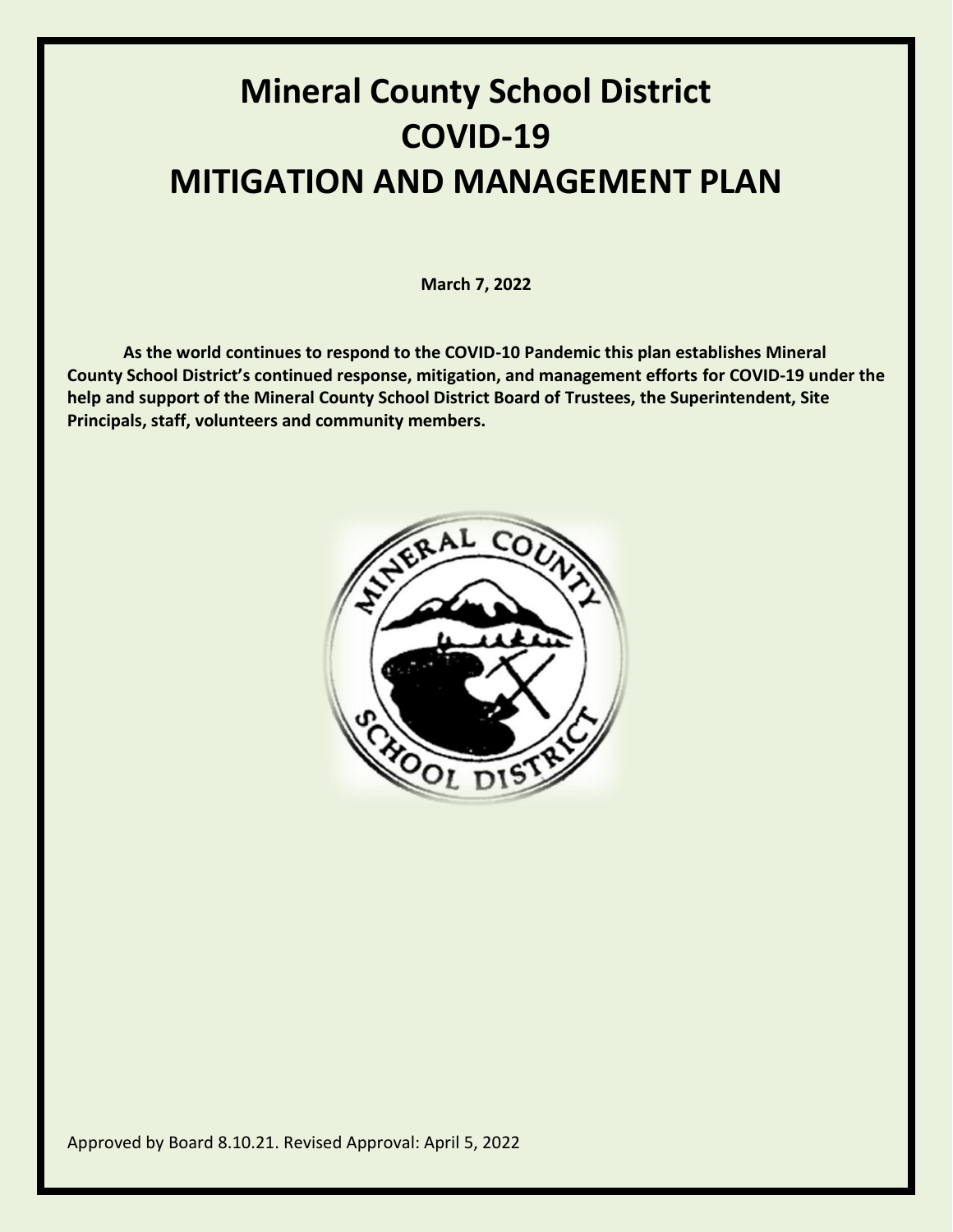#### **MINERAL COUNTY SCHOOL DISTRICT COVID-19 Guidelines During Outbreaks or Suspected Outbreaks in School Settings**

This guidance document is intended to protect the health and wellbeing of Mineral County School District (MCSD) students, staff, school communities, and families. The guidance is based on the best available evidence at the time of its creation. As new information regarding COVID-19 emerges, this guidance may be updated as needed and the date of the update will be noted on the document. This is considered a "live" document and has been created using the most up-to-date information and consultation with subject matter experts as of March 7, 2022

#### **HEALTH CHECK**

School staff should be reminded to look for symptoms of illness and send symptomatic students to the school nurse for evaluation. The school nurse should report illnesses to the principal and superintendent in a timely manner. During a school outbreak, the chief nurse should report all illnesses and exclusions to Department of Health and Human Services (DHHS) and Division of Public and Behavioral Health (DPBH) staff.

Individuals with COVID-19 have reported a wide variety of symptoms, which range from mild to severe illness. Symptoms may appear 2-14 days after exposure to the virus and may include:

- Fever and Chills
- Cough
- Shortness of breath or difficulty breathing
- Fatigue
- Muscle or body aches
- Headache
- New loss of taste or smell
- Sore throat
- Congestion or runny nose
- Nausea or vomiting
- Diarrhea
- ●Eye pain/burning

#### **Determination of Cause of Illness**

Approved by Board 8.10.21. Revised Approval: April 5, 2022 Determination of cause of illness is made through matching symptoms to case definition criteria, sample results and identifying known or suspected etiology. During outbreaks, the DHHS/DPBH works as quickly as possible to identify the causative agent. Sometimes there are comorbidities during an outbreak and there may be more than one type of illness to address. Case Investigators will interview cases. Samples are collected and analyzed, if possible, to identify cause of illness. It is important that contact information be provided from MCSD to DHHS/DPBH so that interviews can be conducted, and samples collected as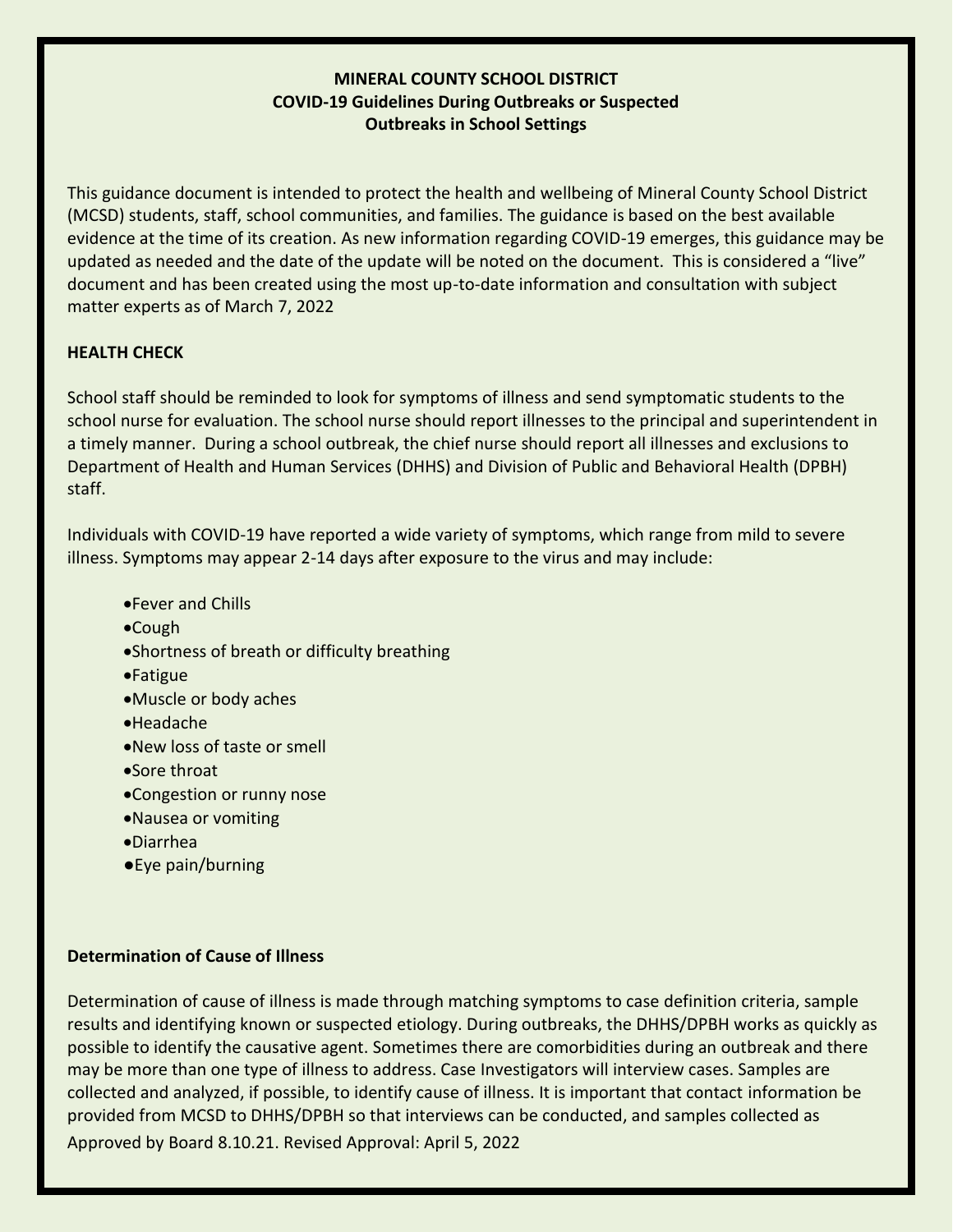necessary. It is also important to understand that isolation of the causative agent, or its markers, is the most definitive form of diagnosis and identifying cause. Therefore, individuals who seek medical attention are encouraged to have specimens collected by a clinician during the visit to confirm diagnosis.

#### **Reporting to DHHS-DPBH**

Any instances of students or staff having tested positive for COVID-19 must be reported to DHHS-DPBH immediately. In addition, any increase or clusters of students or staff reporting symptoms consistent with COVID-19 in the absence of being tested should also be reported do DHHS-DPBH immediately. Daily illness reports to DHHS-DPBH may be requested throughout the duration of the disease/outbreak investigation.

Nevada Division of Public and Behavioral Health (DPBH): 775-684-5911 (M-F 8:00am to 5:00pm) or, after hours 775-400-0333

#### **EXCLUSION CRITERIA**

If a student or staff member develops signs of COVID-19 as evaluated by the school nurse, separate the symptomatic person away from others, with supervision until the ill person can leave.

- While waiting to leave school, the individual with symptoms should wear a cloth face covering or mask if tolerated
- Circulate the air and clean and disinfect the areas where the person was after they leave

Contact your local/state health department as soon as possible

Create a list of all (students and staff) who could have been exposed (contacts)

In addition to those evaluated by the school nurse, the following exclusions of staff and students are established guidelines.

- COVID-19 Household Contacts are those who live with a confirmed COVID-19 case. Household Contacts are to remain in the household, safely separated from the case during the case's in-home isolation. Household Contacts are excluded and must isolate at home for 14 days following the recovery and release of the positive COVID-19 case. Household Contacts who develop symptoms or test positive for COVID-19 must follow the exclusion and isolation of a Symptomatic and Positive COVID-19 case from symptom onset.
- COVID-19 Close Contacts are those who spent fifteen (15) minutes or more within six (6) feet of a confirmed case when the case was considered infectious. Close Contacts are excluded for fourteen (14) days and must self-isolate for fourteen (14) days after their last exposure to the COVID-19 case. Close Contacts who are subsequently confirmed as a COVID-19 case must follow the exclusion and isolation of a COVID-19 case from first day of onset.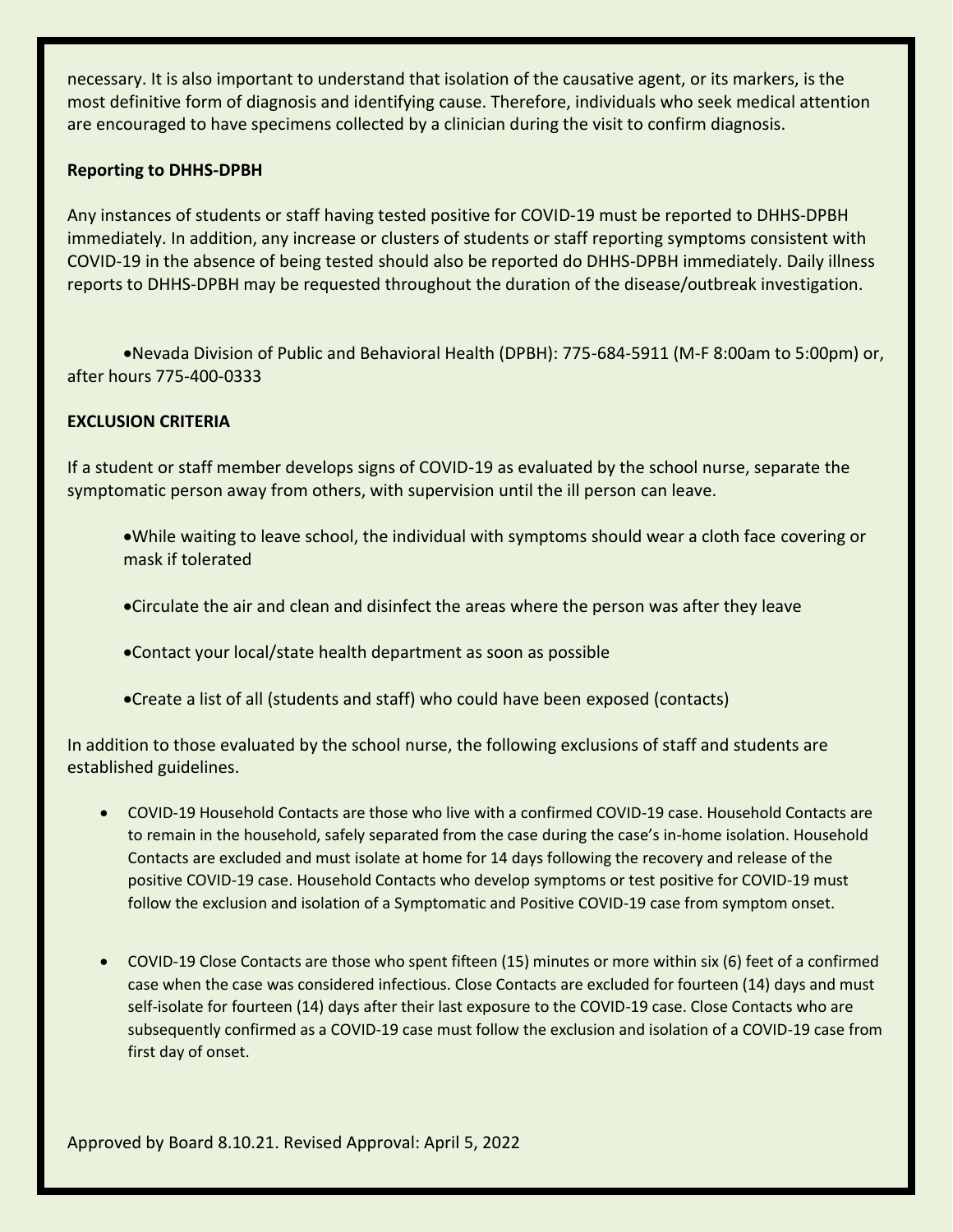- Influenza like Illness (ILI) if case has ILI symptoms, a negative COVID-19 test, and no known contact with a COVID-19 case, case will be excluded until case is symptom free for twenty-four (24) hours without the use of fever-reducing medication. Otherwise, during the COVID-19 outbreak, ILI exclusion is the same as the COVID-19 exclusion.
- Gastrointestinal (GI) Illness If case has GI symptoms, a negative COVID-19 test, and no known contact with a COVID-19 case, case will be excluded until case is symptom free for forty-eight (48) hours without the use of fever-reducing or antidiarrheal medication. Otherwise, due to overlap of GI symptoms with COVID-19 and Multisystem Inflammatory Syndrome in Children (MIS-C) in children during the COVID-19 outbreak, GI exclusion is the same as the COVID-19 exclusion.
- Pertussis Exclusion will last a minimum of five (5) days after the first dose of prescribed antibiotic treatment and case is symptom free following treatment. Unvaccinated persons are excluded for twenty-one (21) days after an exposure. If the unvaccinated person chooses to be vaccinated, the exclusion will be shortened to fourteen (14) days following vaccination.
- Other Illness Exclusions following most recent protocols published by the CDC.

If, at any time, your child is too sick to participate, please let us know. When your child feels better, please contact the teacher for make-up work.

#### **OTHER SITUATIONS WHERE STUDENTS MAY BE EXCLUDED FROM THE CLASSROOM:**

Illnesses such as RSV, Influenza, etc.: Students with confirmed cases of other communicable diseases such as RSV, Influenza, etc, must follow the following guidelines:

- A person that is symptomatic and has a different lab-confirmed diagnosis (e.g., RSV, flu, other) with either a negative COVID-19 test or COVID-19 testing was not performed can return to school if:
	- They follow protocol for their diagnosed illness (if applicable); AND
	- At least 24 hours have passed without a fever (measured temperature of 100.4 F or greater) without the use of fever reducing medications and an improvement of other symptoms.

#### **WHO DOES NOT NEED TO QUARANTINE:**

People who have come into close contact with someone with COVID-19 and are in one of the following groups do not need to quarantine:

- ●Age 18 or older and have received all recommended vaccine doses, including boosters and additional primary shots for some immunocompromised people.
- Students 12-17 years old who have completed their primary vaccine series but have not yet received all eligible boosters. This is to allow time for students to catch up with the latest recommendations and to minimize disruption to in-person learning.
- ●Age 5-11 years and completed the primary series of COVID-19 vaccines.
- ●Anyone who has had confirmed COVID-19 within the last 90 days (who tested positive using a viral test, meaning a positive PCR or an antigen test. Antibody tests do not count). These individuals must still: ○ Wear a mask around others for 10 days after known exposure.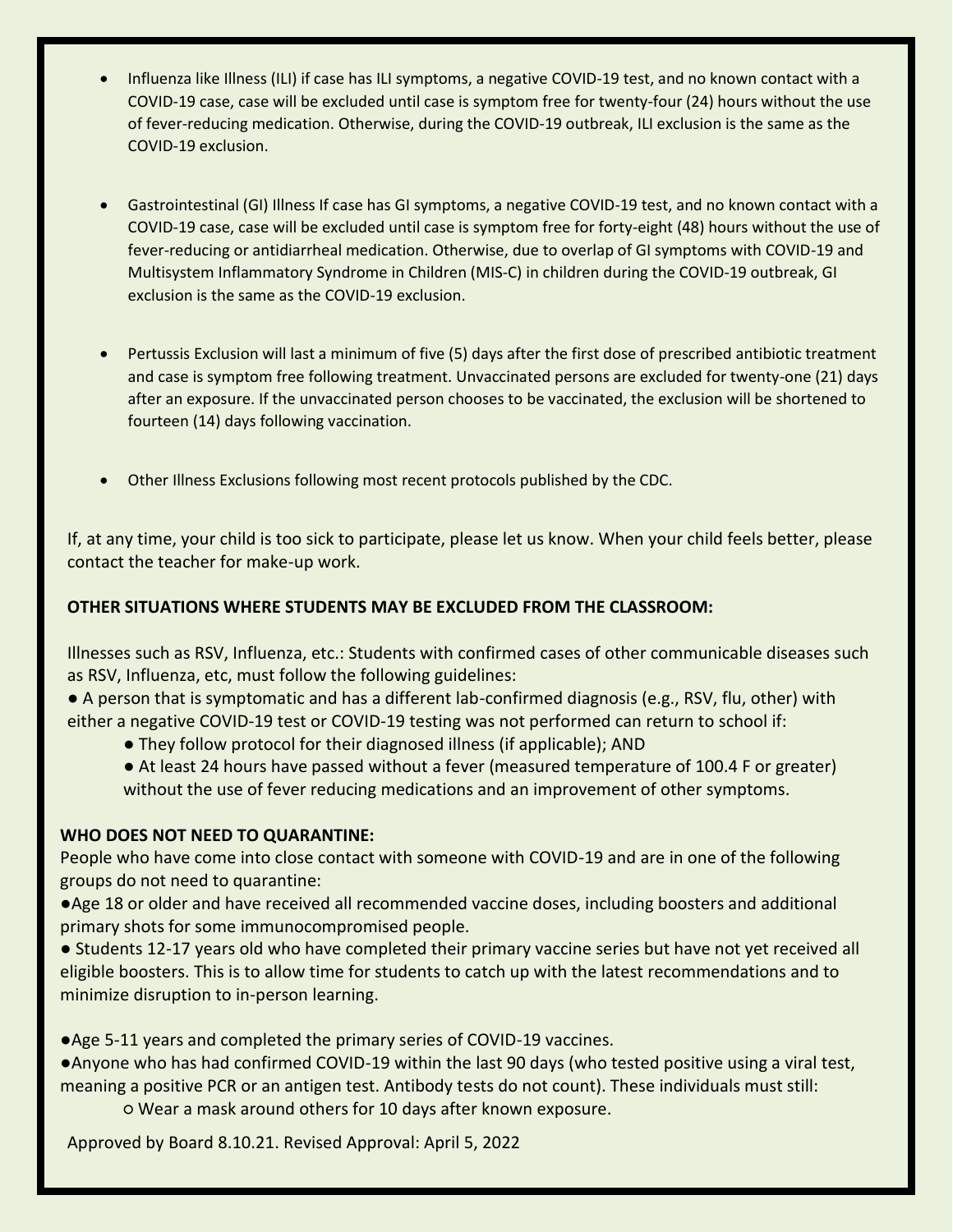○ Be tested for COVID-19 on day 5, if possible.

○ If symptoms develop, immediately self-isolate and follow the quarantine guidance for unvaccinated or under-vaccinated persons.

#### **WHO NEEDS TO QUARANTINE:**

#### **If exposure was a positive-COVID household member:**

● Unvaccinated students/staff members may return after 5 days with no symptoms from the time the COVID-19 positive household member is cleared of having active COVID-19.

● If the exposed student/staff member already has a POSITIVE COVID diagnosis, that individual can return to school following the COVID-19 Diagnosis protocols.

● If the household member is medically cleared on day 5 of quarantine, the student can return to school with a Negative COVID-19 test result if symptom-free (wearing a mask for an additional 5 days).

● The exposed individual should continue to self-monitor for symptoms for the full 10 days following exposure.

● In the case symptoms develop during these 5 days, the person should get tested to rule out COVID in order to come back to school as soon as possible.

● The CDC recommends that those that are unwilling to wear a face covering should remain quarantined for the full 10 days of their own incubation period.

● If a student/staff member develops symptoms or tests positive for COVID-19 while in the quarantine, follow the COVID-19 Diagnosis protocols.

#### **RE-ADMITTANCE CRITERIA**

A student or staff member who had signs of suspected or laboratory confirmed COVID-19 can return to school when:

#### **Updated Isolation Procedure as of March 4, 2022**

According to the CDC, the change in isolation and quarantining periods is motivated by science demonstrating that the majority of SARS-CoV-2 transmission occurs early in the course of illness, generally in the 1-2 days prior to onset of symptoms and the 2-3 days after. If your child is symptomatic and receives a negative COVID test, the district will allow your child to return to school after being fever free for 24 hours and resolving symptoms. We will ask for your child to wear a face covering for five additional days when returning. Please note that **DHHS defines resolving symptoms as:**

- 1. At least 24 hours have passed with no fever and without the use of fever-reducing medicine; **AND**
- 2. Other symptoms are improving (loss of taste and smell might last for weeks or months after recovery but should not delay ending isolation).

Given what is currently known about COVID-19 and the Omicron variant, CDC is shortening the recommended time for isolation from 10 days for people with COVID-19 to 5 days if the individual is asymptomatic or has resolving symptoms, followed by 5 days of wearing a mask when around others. Everyone who tests positive for COVID-19, regardless of vaccination status or booster status, must:

- Isolate at home for at least five days; AND
- Be fever-free for 24 hours without medication; AND
- Are asymptomatic or have resolving symptoms after 5 days; AND
- Must not have anyone in the household isolating for COVID-19; AND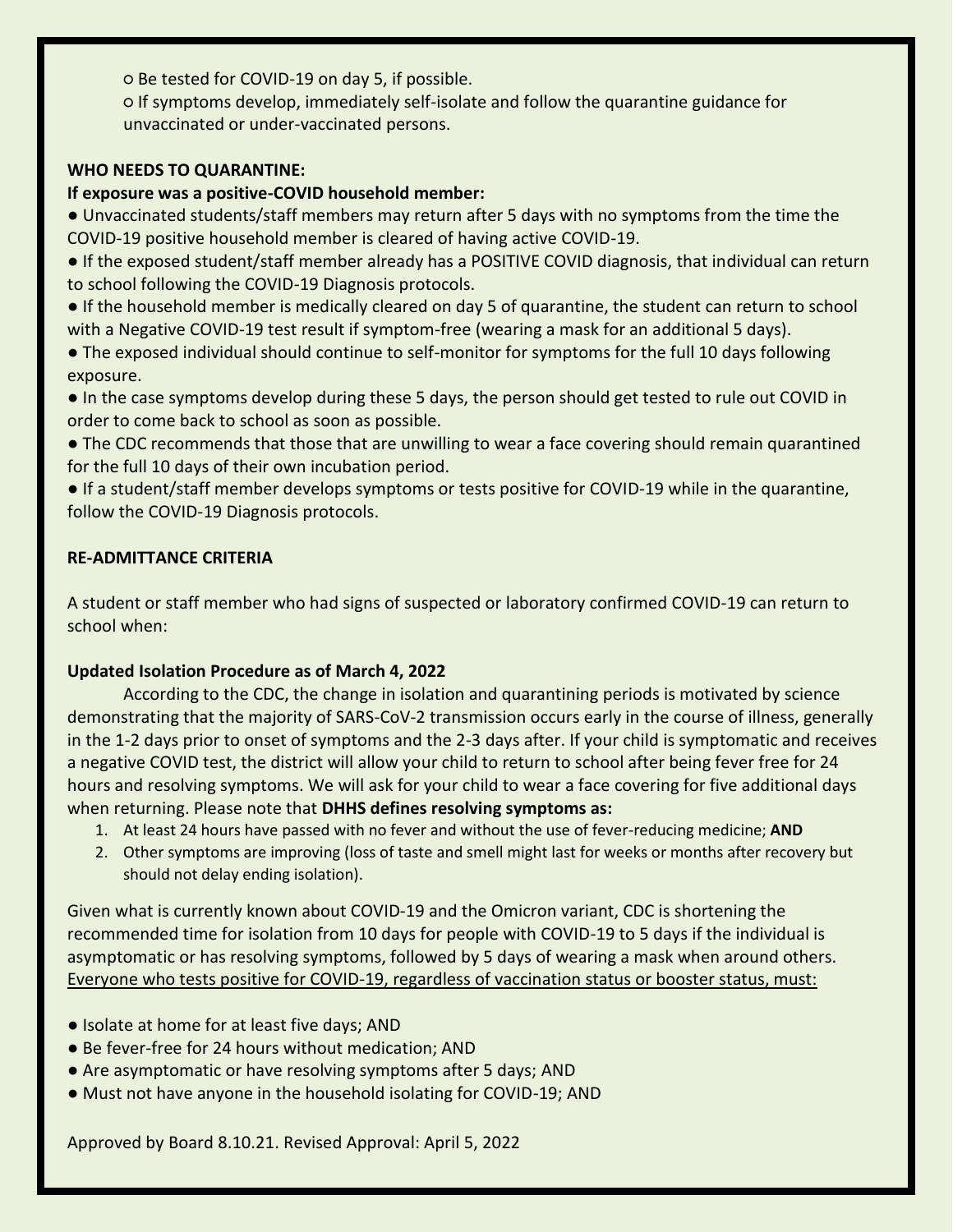● 5 days have passed since symptoms first started, 5 days since a positive test was received, your child has had a negative COVID-19 test (confirmed by a health care professional) OR a note from a health care provider confirming your child does not have a confirmed COVID-19 case.

● Your child must wear a well-fitting mask at school for an additional 5 days after isolation is complete, regardless of the school's current universal masking status.

● The CDC states that if students or staff are unable or unwilling to wear a mask when around others after day 5, they should continue to isolate for a full 10 days.

#### **ISOLATIONS OF ILL STUDENTS AND STAFF**

Students and staff with any of the symptoms of COVID-19 should be isolated. The school's current illness management policy should be followed to minimize transmission to others and optimize learning opportunities. The exclusion and readmission criteria outlined above should be followed.

Students who meet the exclusion criteria must be immediately isolated in a separate area, and their parent(s)/guardian(s) immediately called to pick up the student, with supervision until the ill student can leave.

#### **CLEANING AND DISINFECTING**

Close off areas by the individuals with COVID-19 and wait as long as practical and ideally 24 hours before beginning cleaning and disinfection to minimize potential for exposure to respiratory droplets. Open outside doors and windows to increase air circulation in the area.

Cleaning staff should clean and disinfect all areas (e.g., offices, bathrooms, classrooms, and common areas) used by the ill persons, focusing especially on frequently touched surfaces (e.g., doorknobs, drinking faucets, keyboards, touchscreens, and hallway handrails).

Staff/personnel should ensure that desk surfaces are cleared of items at the end of the day to facilitate janitorial staff's ability to rapidly disinfect surfaces without having to remove student and teachers' possessions.

If surfaces are dirty, they should be cleaned using a detergent or soap and water prior to disinfection.

For disinfection, most EPA-registered household disinfectants should be effective. A list of products that are EPA approved for use against the virus that causes COVID-19 is available at: <https://www.epa.gov/pesticide-registration/list-n-disinfectants-use-against-sars-cov-2-covid-19> Follow the manufacturer's instructions for all cleaning and disinfection products (e.g., concentration, application method, and contact time, etc.).

Additionally, diluted household bleach solutions can be used if appropriate to disinfect surfaces. Follow manufacturer's instructions for application and proper ventilation. Check to ensure the product is not past its expiration date. Never mix household bleach with ammonia or any other cleaner. Unexpired household bleach will be effective against coronaviruses when properly diluted. Prepare a bleach solution by mixing  $\frac{1}{2}$ cup of bleach per one gallon of water.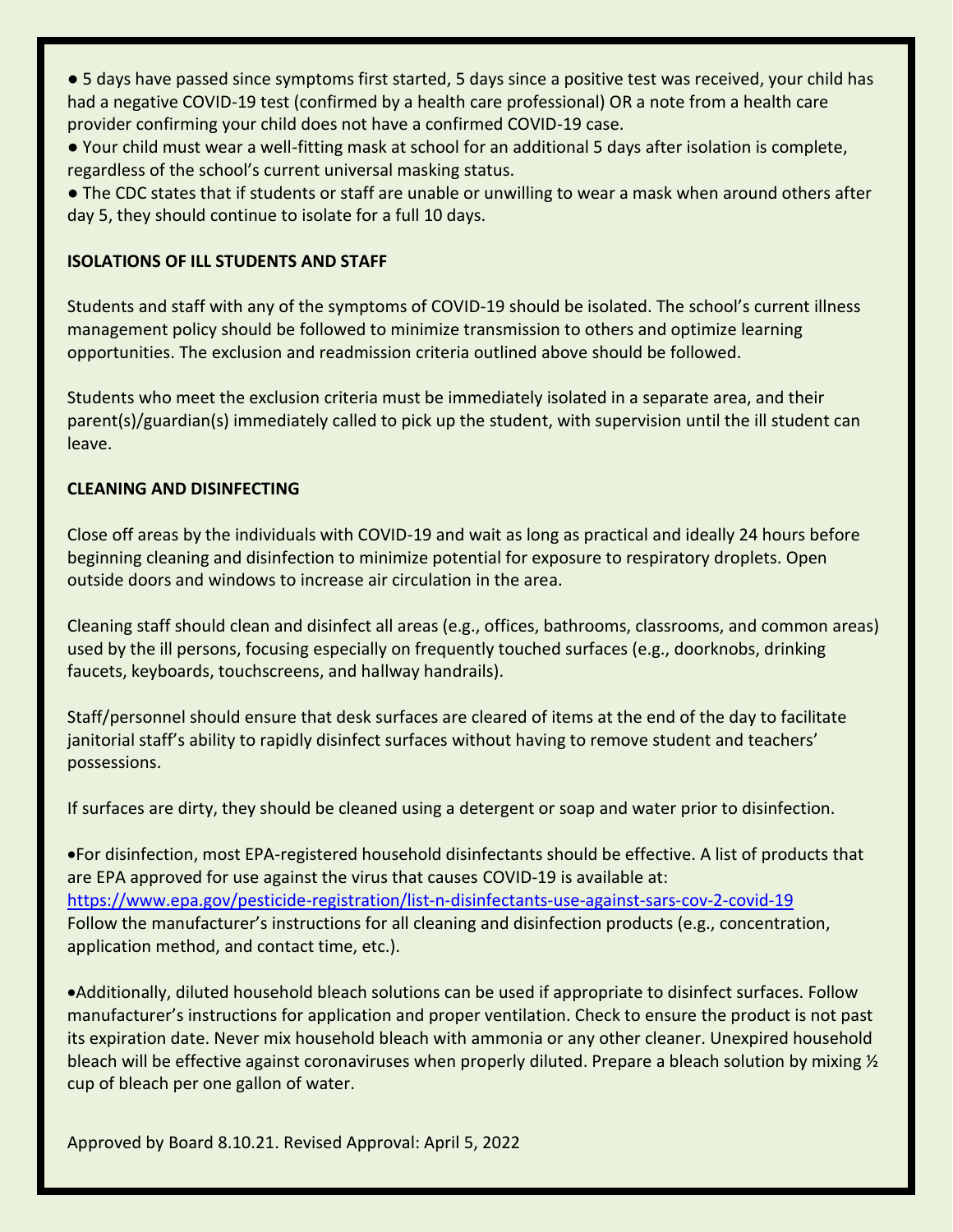Avoid splash-less color-fast, or bleach with fragrance as those include additives that make them unsafe for food contact surfaces as some district and schools may be using classrooms for nutrition services.

#### **HANDWASHING AND SHARED ITEMS**

Monitor and ensure frequent and thorough hand washing, especially after handling nose and throat discharges.

Schools should minimize shared items between students and staff.

#### **CLOSURE OF ROOMS AND SCHOOL BUILDINGS**

During outbreaks, closure of rooms and school buildings may be necessary to reduce the risk of spread of illness. Rooms are closed based on the need to sanitize and eliminate close contact exposures. If several rooms are affected in a building, the entire building may be closed. If there is substantial risk of spread of contagion or severe illness, the school building may be closed. The requirement to close and the extent and length of closure of a room or school depends on the specific illness and measures that must be taken to control the spread of illness. These measures are to ensure the safety of students, staff, their families, and the community. The following applies:

•Closure of Rooms – For any vomiting or fecal incidents in a classroom or other areas, the classroom or area shall be closed and sanitized prior to being reoccupied. During outbreaks, rooms may be closed by DHHS or the school district superintendent if cases are linked to room occupancy or if the layout of the room does not allow for adherence to CDC guidelines to control and prevent the spread of infection. In all cases, rooms must be sanitized following protocol for the specific illness.

Closure of School Buildings – For any infectious disease, a school building may be closed as necessary to control the spread of illness throughout the school site. School buildings shall be closed under the following criteria:

- Directions from the Governor of the State of Nevada, Nevada DHHS, or determinations by the school district superintendent.
- Indeterminate or high risk of school-wide exposures to highly infectious diseases or diseases with high risk of serious illness such as COVID-19, Pertussis, or Norovirus. Schools may also be closed for uncontrolled outbreaks exceeding 30 days.

For outbreaks such as COVID-19, levels of school building closure may depend on the ability to occupy the school site at a limited occupancy and ensure the required social distancing is adhered to if applicable.

Sanitizing protocols will be implemented in sections of the school that are open during an outbreak. As a supplemental measure to sanitizing affected rooms and areas, increase of airflow is recommended and can be accomplished by opening doors and windows and changing filters in the Heating, Ventilation, and Air Conditioning (HVAC) system. If a room is closed, change all air filters in that room's HVAC system and if a building is closed, all air filters in the buildings HVAC should also be changed.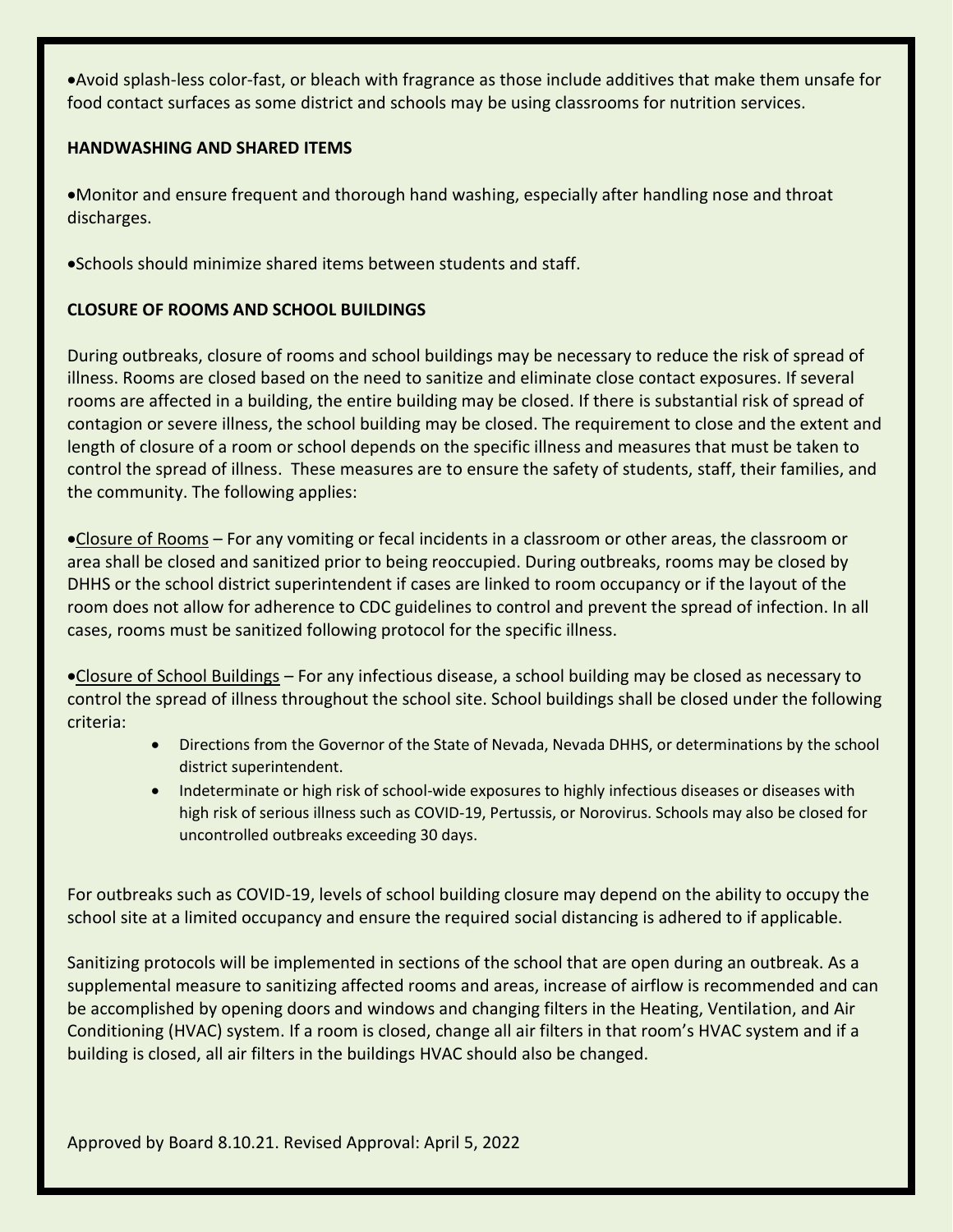The length of closure will be determined by potential exposures as indicated by case reports and contact tracing as well as updated information from the CDC on guidelines to reduce spread. There are currently four levels of closure may apply depending upon the current vaccination status of those affected and exposure level:

 Level 1 Closure for twenty-four (24) hours is for individual cases in isolated areas, not to exceed the expected number of illnesses with COVID-19 symptoms and up to one (1) positive case per classroom or work area. Level 1 Closure will likely be extended if close contacts cannot be identified and interviewed.

Level 2 Closure for seventy-two (72) hours is for two (2) or more positive cases in the same room or work area and individual cases in isolated areas exceeding the number of expected illnesses with COVID-19 symptoms.

Level 3 Closure is the longest intermittent range for closure and is implemented if contact tracing and case reports do not indicate that potential spread has been controlled within seventy-two (72) hours, a very likely extension of Level 2 in the midst of the COVID-19 Pandemic.

Level 4 Closure for an extended period will occur if an outbreak remains out of control in the school or general population. Level 4 Closure will end once an outbreak is declared over and restrictions are lifted by the State and MCCERT. Outbreaks are generally declared over by MCCERT when reports of illness are below baseline and potential for close contact spread has been resolved. Levels of closure for outbreaks other than COVID-19 may vary.

During school closure, it may be necessary for some facilities and administrative staff to occupy buildings. Such occupancy is allowable following guidelines to reduce exposure and spread of illness. Guidelines have been established by MCSD for staff returning to the school site during COVID-19. For other types of illness, guidelines would follow the risk of environmental spread. The risk of environmental exposures, to include airborne and surfaces varies among types of bacteria, viruses and other causative agents. The closure of schools will likely be followed by the suspension of athletic events and school gatherings both on and off campus to control for person-to-person spread.

DHHS-DPBH will monitor school outbreaks daily and compile the line list data daily to determine if the spread of COVID-19 is slowing or has discontinued within the school. Outbreaks will be declared over when baseline of COVID-19 illness has been achieved for two incubation periods (28 days).

#### **Closure of Outbreaks and Summary:**

When a school is closed due to outbreak, DHHS/DPBH will notify MCSD. The DHHS/DPBH will keep data of the outbreak, which includes an Epidemiology Curve (or Epi Curve). For larger outbreaks, an outbreak summary may be provided. It is important to review response to large or significant outbreaks to ensure the outbreak was handled as effectively and efficiently as possible and to plan for future responses to outbreaks. After an outbreak has concluded, reports from DHHS/DPBH and/or MCSD may be necessary, in some circumstances, to provide information to evaluate and prepare for future events.

In summary, the Outbreak Response Plan has essential components for reporting illnesses, controlling the spread of illness, and communication in MCSD schools during outbreaks. It is inclusive of tools used by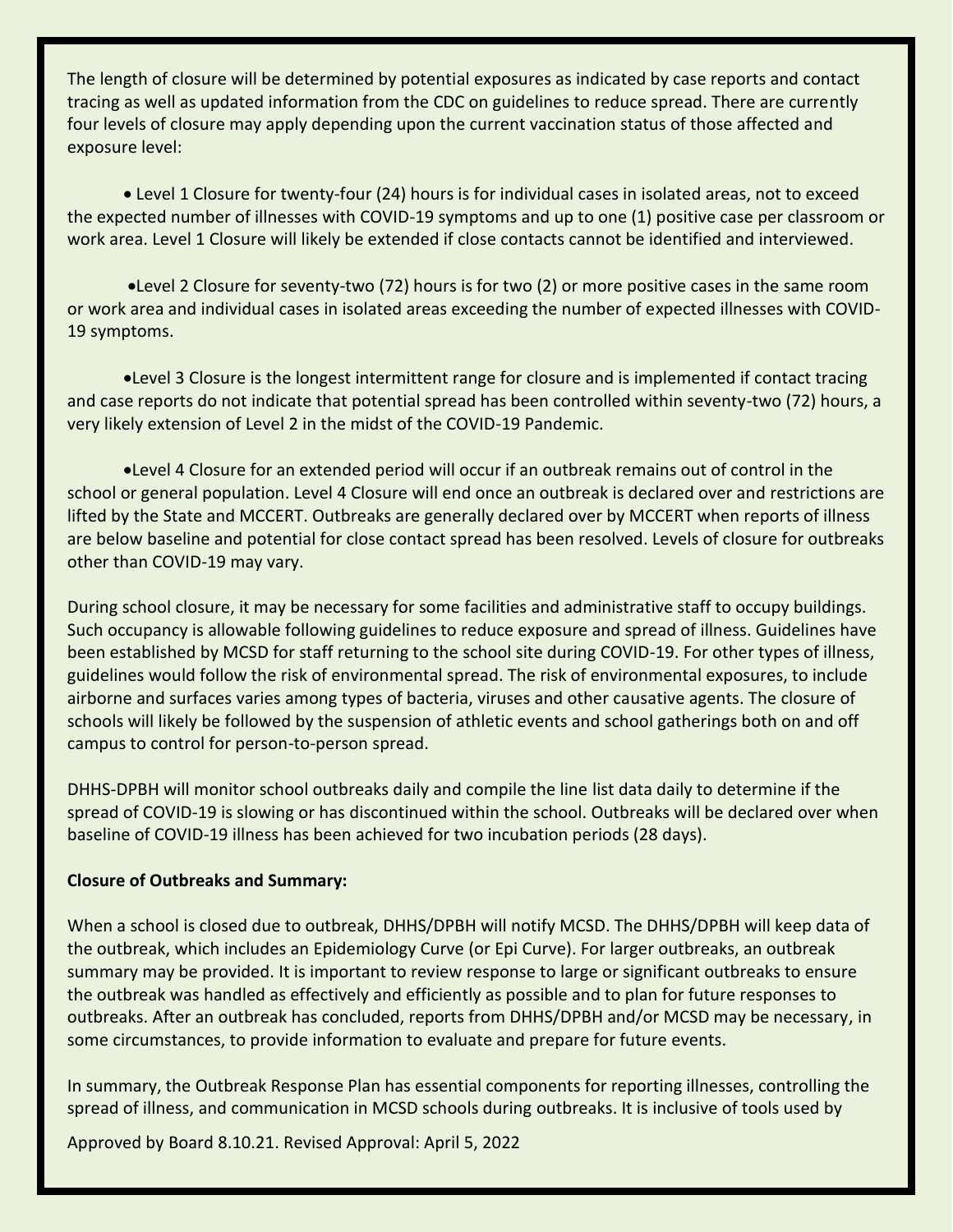DHHS/DPBH and MCSD and has been written through a collaborative effort with both entities and local clinicians. It is imperative to keep information herein updated as guidelines change. Therefore, various sections will be revised, and practices augmented to reflect the best information available at any point in time as illnesses might occur.

#### MINERAL COUNTY SCHOOL DISTRICT TRAINING AND TRIAGE

#### Reports of Illness

A. Training School Staff on Incoming Illness Reports Training of staff is an essential process with the understanding that district-wide outbreak response protocols may be in place during pandemics like COVID-19 or during other nationwide, statewide or local outbreaks that may or may not be linked to an individual school. For the individual school site, absences are typically reported by a Parent, Guardian, Staff Member or Student either by phone or electronically. Student or Staff Member may be absent for a variety of reasons. In order to control spread of illness it is important that a report of absence include whether the absence is due to illness and the specific symptoms. While the individual taking the report is not expected to diagnose any specific condition, it is expected that the symptoms are logged and it is most efficient if basic exclusion criteria can be conveyed to the person reporting at the initial point of contact. Additionally, there is no general expectation the person receiving the initial report of illness is a clinician and therefore training is a vital component for detecting a potential outbreak. Training essentially requires a plan for communication, scripts and triage of illness reports. It is within the guidelines of the Health Information Portability and Accountability Act (HIPAA) for symptom information to be requested by school staff and the only way that early detection of an outbreak can happen. For guidance, reference School Script during an Outbreak and COVID-19 Triage Note Pads and Cheat Sheets

B. Triage of Illness Reports One of the most important aspects of training that is worth highlighting is the triage of illness reports. The objective is to be able to categorize reports into types of illness consistent with reported symptoms. The first step to triage an illness report is a basic understanding of the predominate symptoms. It is usually the first clue that there may be an outbreak. Symptoms of many illnesses tend to overlap, and some illnesses are not entirely defined only by predominant symptoms. Viruses in particular may result in various maladies as noted with illnesses, such as COVID-19.

C. Isolating and Sending Home Ill Students and Staff: It is important to isolate any individual who is reported to have symptoms of illness if that individual is to remain on site for any period of time. This can be accomplished by moving the sick individual to a location that will be unoccupied during isolation, preferably in an office or room near where the individual will be exiting the school grounds. Ensure that the symptoms are logged on the illness reports for the day and that all pertinent information is filled in. Follow appropriate precautions to reduce the spread of illness to staff and students who may be in the proximity and interacting with the sick individual. Sanitize the high touch areas and any table or chair within the space occupied by the sick individual following their departure and prior to entry of the space of other students or staff. It is recommended to stagger occupancy of isolation areas by sick individuals when possible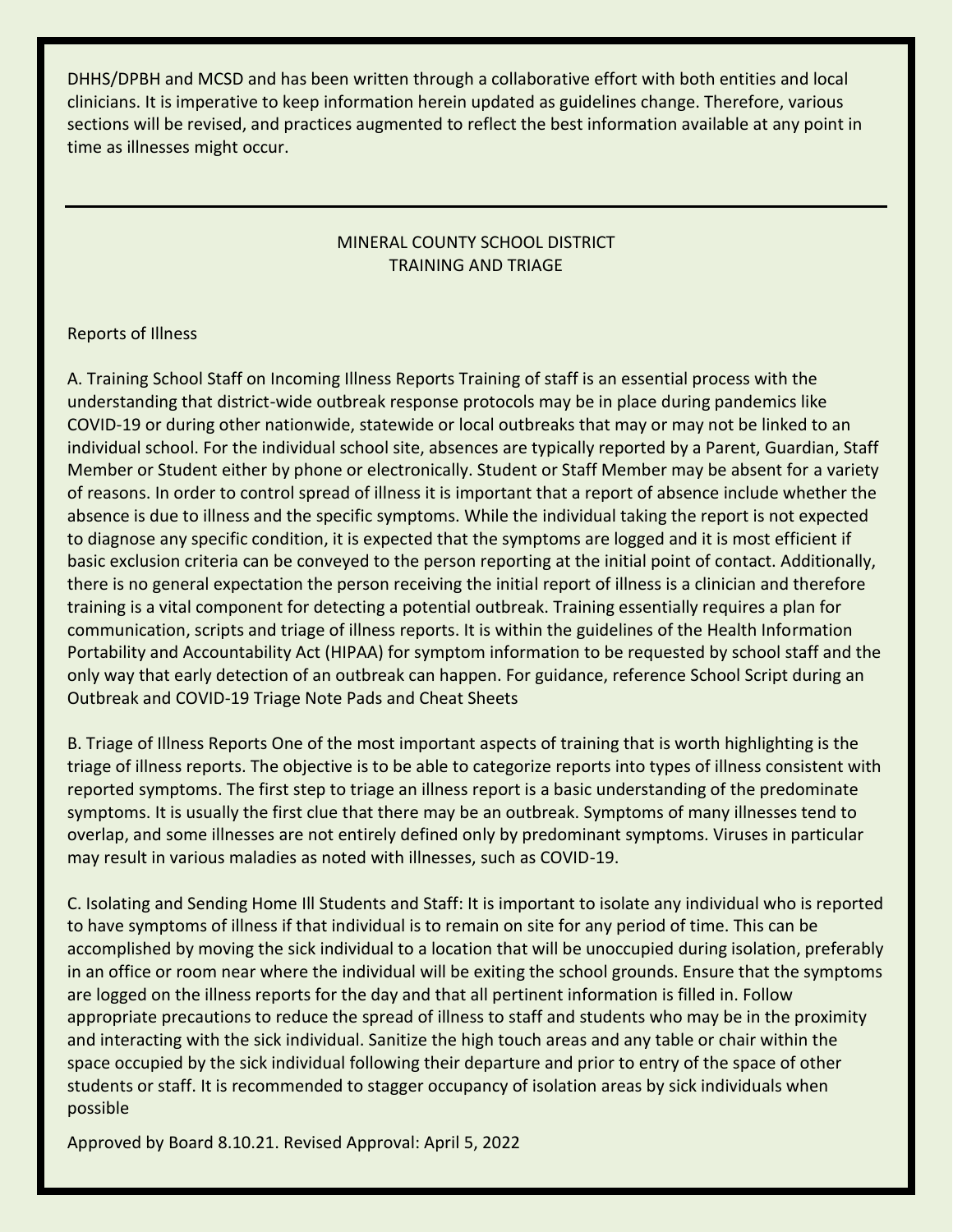D. Reporting Illnesses to the DHHS/DPBH When an Outbreak is suspected: it is imperative that a report is made to the DHHS/DPBH Epidemiology Program. Absentee reporting and illness database programs supplement, but do not substitute, reporting via phone and following up with emails. The WCHD will gather data and other information from MCSD during the initial contacts. Illness tracking will commence with information from MCSD and Contact Tracing to determine the progression of the outbreak and necessary sampling procedures. To expedite investigations and mitigation measures, DHHS/DPBH needs the case reports daily during an outbreak. The information will be used by DHHS/DPBH Epidemiology and Mineral County COVID Emergency Response Team (MCCERT) Staff to conduct interviews and arrange for sample collections and deliveries to the NSPHL.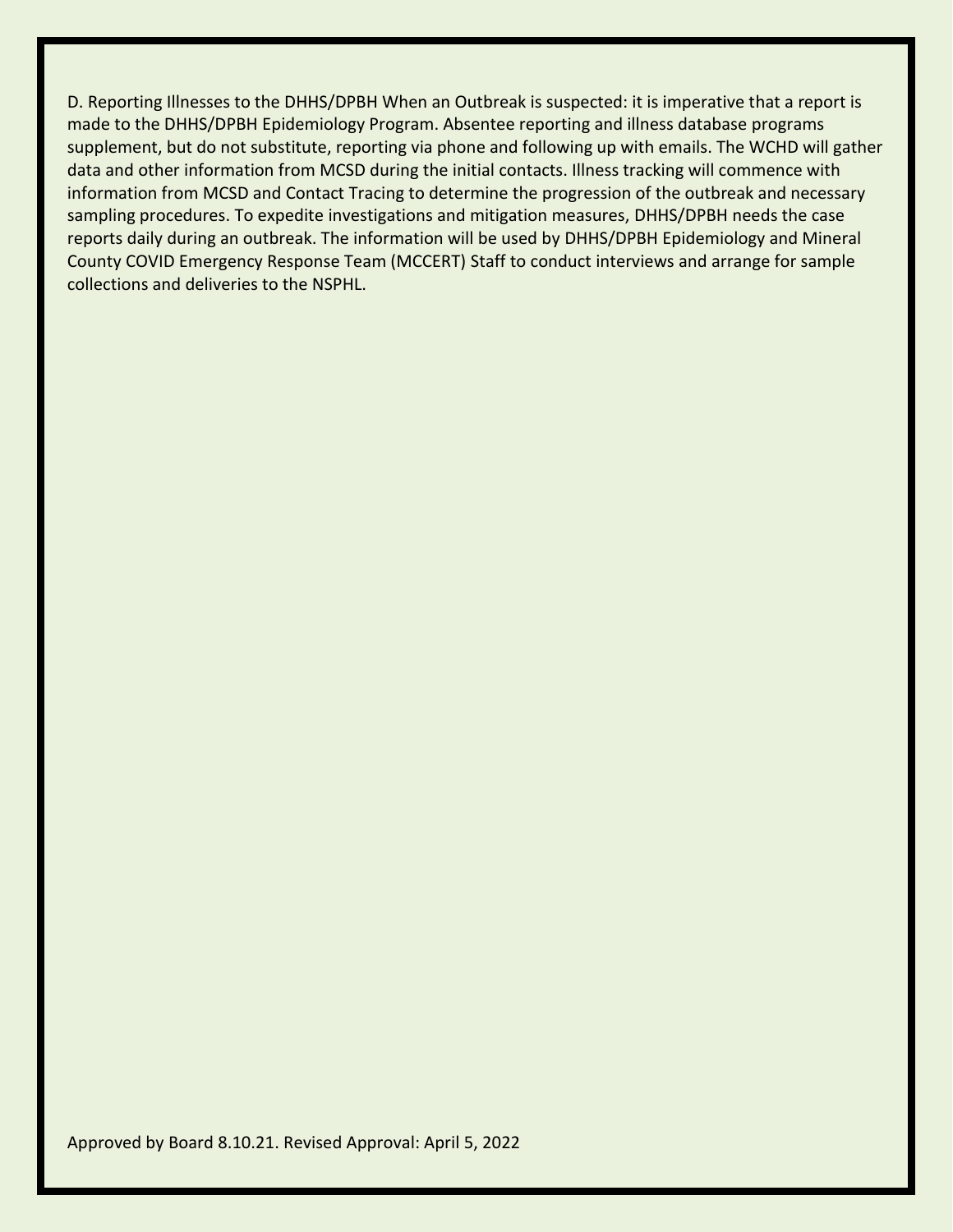#### **Community Members**

Topic: Positive Case of COVID-19 in MINERAL COUNTY SCHOOL District

Date

Dear MCSD Parents, Guardians, and Staff and members:

Today, we received notification that a MCSD [student or employee] has tested positive for COVID-19. While we must protect the privacy of the person involved, we believe it is best to communicate transparently with you so you can make well-informed decisions for your family.

There is nothing more important to MCSD than the safety and health of our students, our staff and their families. We are working directly with county health officials to address this situation. They have recommended we share the following with you:

**\_\_\_\_\_\_\_\_\_\_\_\_\_\_\_\_\_\_\_\_\_\_\_\_\_\_\_\_\_\_\_\_\_\_\_\_\_\_\_\_\_\_\_\_\_\_\_\_\_\_\_\_\_\_\_\_\_\_\_\_\_\_\_\_\_\_\_\_\_\_\_\_\_\_\_\_\_\_\_\_\_\_\_\_\_\_\_ \_\_\_\_\_\_\_\_\_\_\_\_\_\_\_\_\_\_\_\_\_\_\_\_\_\_\_\_\_\_\_\_\_\_\_\_\_\_\_\_\_\_\_\_\_\_\_\_\_\_\_\_\_\_\_\_\_\_\_\_\_\_\_\_\_\_\_\_\_\_\_\_\_\_\_\_\_\_\_\_\_\_\_\_\_\_\_**

**\_\_\_\_\_\_\_\_\_\_\_\_\_\_\_\_\_\_\_\_\_\_\_\_\_\_\_\_\_\_\_\_\_\_\_\_\_\_\_\_\_\_\_\_\_\_\_\_\_\_\_\_\_\_\_\_\_\_\_\_\_\_\_\_\_\_\_\_\_\_\_\_\_\_\_\_\_\_\_\_\_\_\_\_\_\_\_ \_\_\_\_\_\_\_\_\_\_\_\_\_\_\_\_\_\_\_\_\_\_\_\_\_\_\_\_\_\_\_\_\_\_\_\_\_\_\_\_\_\_\_\_\_\_\_\_\_\_\_\_\_\_\_\_\_\_\_\_\_\_\_\_\_\_\_\_\_\_\_\_\_\_\_\_\_\_\_\_\_\_\_\_\_\_\_**

MCSD will continue to follow all COVID-related safety procedures including:

COVID-19 is transmitted through person-to-person contact and through the exchange of respiratory droplets. As more cases are being confirmed across the state, including in our community, we must be vigilant. Symptoms of COVID-19 include fever, cough and shortness of breath. If you or any member of your family exhibit these symptoms, please contact your medical provider for advice immediately. Symptoms usually appear 2-14 days after exposure.

The CDC recommends the following best practices to help prevent the spread of COVID-19:

- Wash your hands often with soap and water for at least 20 seconds.
- Use alcohol-based hand sanitizer with at least 60% alcohol if soap and water are not available.
- Avoid close contact with those who are sick.
- Cover your coughs and sneezes with a tissue or your sleeve.
- Avoid touching your eyes, mouth and nose.
- Disinfect frequently touched surfaces and objects.
- Stay at home when you are sick.
- Practice social distancing, leaving at least six feet between you and other people.
- Wear a cloth mask in public when you cannot social distance.

Our greatest priority is the safety of our students, staff and community members. It is important to remember that children are greatly influenced by the reactions of adults when facing difficult circumstances. I encourage everyone to remain calm and to be empathic and respectful to those affected. We are grateful for the opportunity to serve you and your family, especially as we face this challenging situation together. Thank you for your support of MCSD.

Sincerely, ANDRE PONDER, MCSD Superintendent

#### **MINERAL COUNTY SCHOOL DISTRICT**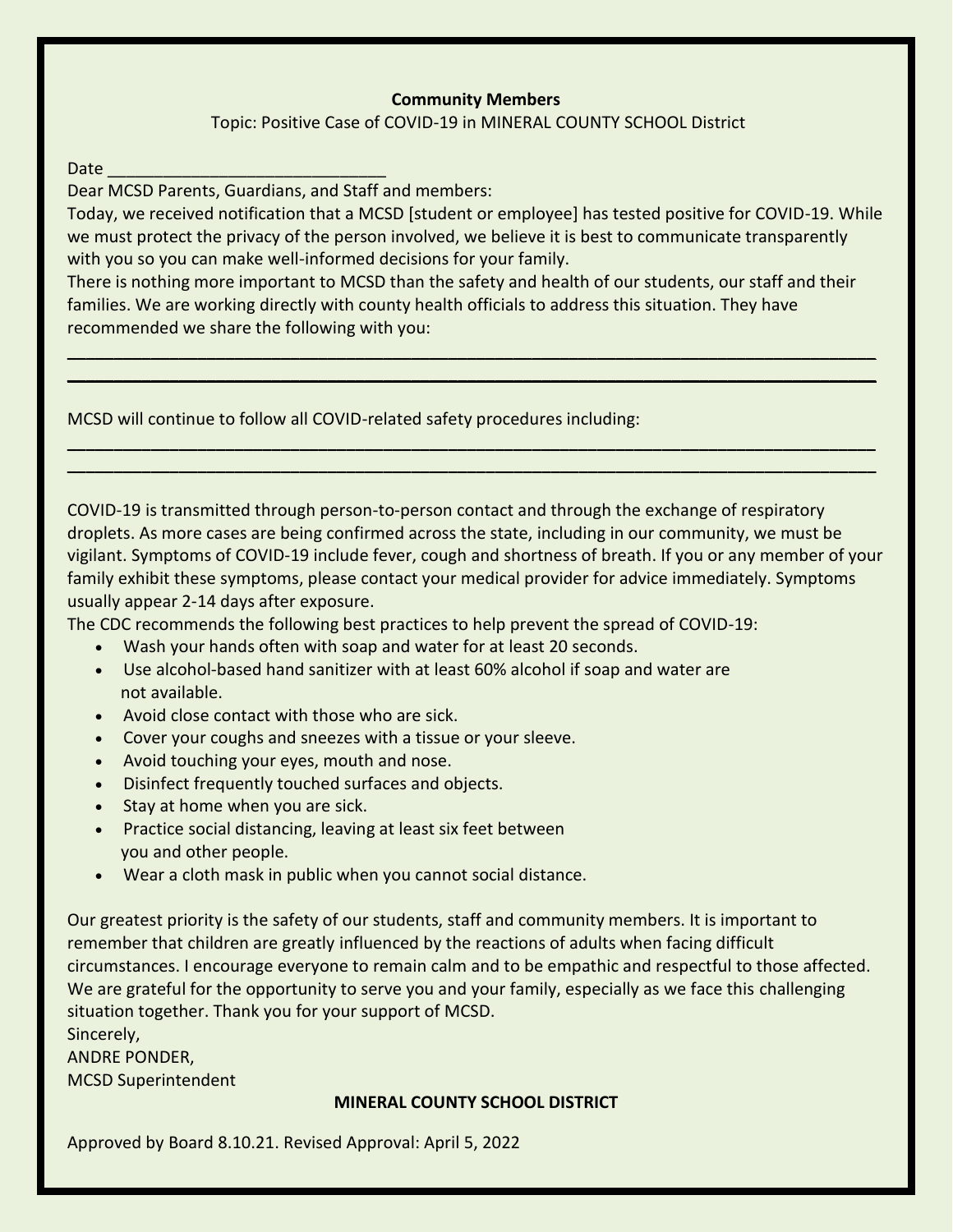#### **Letter for Parents, Staff & Community Members Topic: Possible Exposure to COVID-19**

Date \_\_\_\_\_\_\_\_\_\_\_\_\_\_\_\_\_\_\_\_\_\_\_\_\_\_\_\_

Dear Parents, Guardians, and Staff members:

As our country fights the spread of COVID-19, we believe one of our greatest responsibilities is to communicate transparently and often with you, our school community. It is our hope that accurate and up-to-date correspondence will help you make well-informed decisions for your family. Nothing is more important to MCSD than the safety and health of our students, our employees and their families. When we work together, we can provide the best care for all involved.

Recently \_\_\_\_\_\_\_\_\_\_\_\_\_\_\_\_\_\_\_\_\_\_\_\_\_\_\_\_\_\_(date/time), we learned the following information: \_\_\_\_\_\_\_\_\_

[Insert details of the possible exposure. State facts and avoid words that cause unnecessary alarm. Be reassuring but honest. Also, do not violate student or employee privacy laws. If possible, as a courtesy, allow the family involved to read the letter before it is distributed.]

\_\_\_\_\_\_\_\_\_\_\_\_\_\_\_\_\_\_\_\_\_\_\_\_\_\_\_\_\_\_\_\_\_\_\_\_\_\_\_\_\_\_\_\_\_\_\_\_\_\_\_\_\_\_\_\_\_\_\_\_\_\_\_\_\_\_\_\_\_\_\_\_\_\_\_\_\_\_\_\_\_\_\_\_\_\_\_\_\_\_\_\_\_\_\_ \_\_\_\_\_\_\_\_\_\_\_\_\_\_\_\_\_\_\_\_\_\_\_\_\_\_\_\_\_\_\_\_\_\_\_\_\_\_\_\_\_\_\_\_\_\_\_\_\_\_\_\_\_\_\_\_\_\_\_\_\_\_\_\_\_\_\_\_\_\_\_\_\_\_\_\_\_\_\_\_\_\_\_\_\_\_\_\_\_\_\_\_\_\_\_

Here is an example for school administrators of what might be included above: *A [School] family recently received notification that five cases of COVID-19 may be associated with a cruise they took last month. This information was received several days after the [School] family had returned from their vacation to their regular routines, including school and work. The family has exhibited no symptoms of the illness; however, they are self-quarantining at this time as an added precaution and safeguard.* 

MCSD will continue to clean and disinfect surfaces inside all district schools. Additionally, we will

[include additional actions taken by the district here, such as suspending summer activities.] As more cases are being confirmed across the state, it is important to remain vigilant. The CDC recommends the following best practices to help prevent the spread of COVID-19.

\_\_\_\_\_\_\_\_\_\_\_\_\_\_\_\_\_\_\_\_\_\_\_\_\_\_\_\_\_\_\_\_\_\_\_\_\_\_\_\_\_\_\_\_\_\_\_\_\_\_\_\_\_\_\_\_\_\_\_\_\_\_\_\_\_\_\_\_\_\_\_\_\_\_\_\_\_\_\_\_\_\_\_\_\_\_\_\_\_\_\_\_

- Wash your hands often with soap and water for at least 20 seconds.
- Use alcohol-based hand sanitizer with at least 60% alcohol if soap and water are not available.
- Avoid close contact with those who are sick.
- Cover your coughs and sneezes with a tissue or your sleeve.
- Disinfect frequently touched surfaces and objects.
- Practice social distancing, leaving at least six feet between you and other people.
- When you are unable to practice social distancing in a public setting, wear a cloth mask.

Symptoms of COVID-19 include fever, cough and shortness of breath. If you or any member of your family exhibit these symptoms, you are encouraged to contact your medical provider for advice immediately. Symptoms usually appear 2-14 days after exposure.

Our greatest priority is the safety of our students, staff and community members. We are grateful for the opportunity to serve you and your family, especially as we face this challenging situation together. Thank you for your support of MCSD.

Sincerely, Andre' Ponder, Superintendent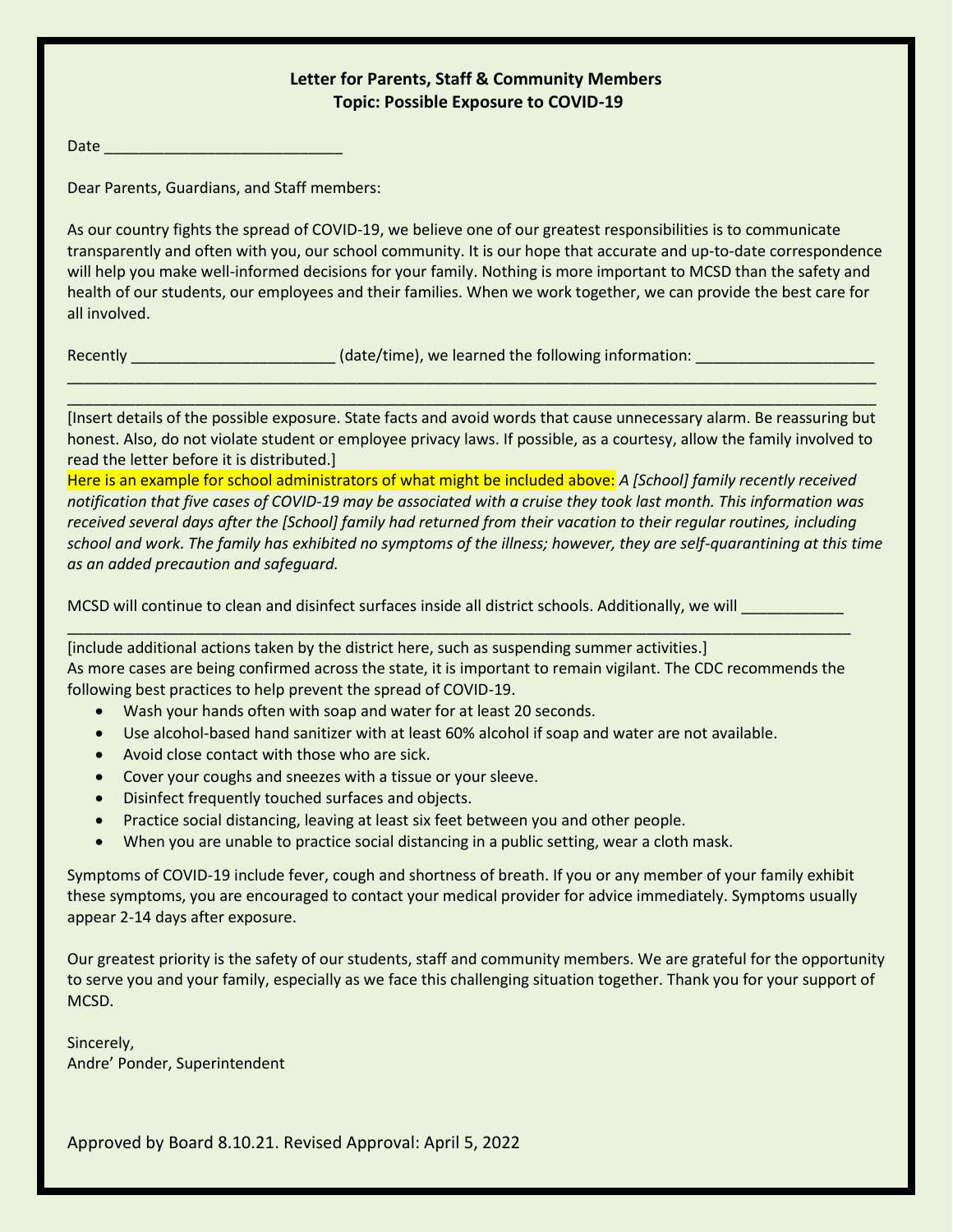## COVID-19 Self-Screening Daily Tool

**Have you or anyone in your household had any of these symptoms in the last 24 hours?**

New/worsening respiratory symptoms\* (cough and/or shortness of breath)

• Vomiting and/or diarrhea  $\omega$ 

Fever (temperature of >100.4°F at rest)

Loss of smell or taste\*

Two or more of the following symptoms:

Sore Throat Chills

Abdominal Pain Headache

Nasal Congestion Fatigue

Muscle Pain Body Aches

\* New symptoms are different than symptoms of ongoing health issues such as asthma, allergies, reflux, or COPD.

If you answer YES to any of the above:

DO NOT go to school or work

- Contact your school and/or supervisor
- Call your healthcare provider

If you answer NO to all of these:

Go to work or school

- Continue to monitor your health
- (and those in the household)

**~~~~~~~~~~~~~~~~~~~~~~~~~~~~~~~~~~~~~~~~~~~~~~~~~~~~~~~~~~~~~~~~~~~~~~~~~~~~~~~~~~~~ If you or anyone in your household:**

**.** Is WAITING for COVID-19 test results

#### **.** Is DIAGNOSED w/ COVID-19 by testing positive

#### Is **DIAGNOSED** w/ COVID-19 by a healthcare provider but is **NOT TESTED**

Has **SYMPTOMS** (above) has **NOT SEEN** a healthcare provider, has **NOT BEEN TESTED,** and is monitoring symptoms at home

You or someone in your household has or may have COVID-19:

DO NOT go to school or work

Communicate with your school and or supervisor

COVID-19 patient must ISOLATE at home until recovered as defined:

At least 10 days has passed since the first symptom AND

24 hours have passed since fever, vomiting, AND diarrhea stopped (without medication) AND other symptoms have improved

EVERYONE IN THE HOUSEHOLD, who has not had COVID-19, must ISOLATE at home until:

The patient has recovered (see above) AND 14 days have passed since the last recovery

**Have you been in close contact** (within 6 feet for more than 15 minutes) **with a person who has been diagnosed with COVID-19 while the person was contagious** (48 hours before symptoms began through recovery)?

**~~~~~~~~~~~~~~~~~~~~~~~~~~~~~~~~~~~~~~~~~~~~~~~~~~~~~~~~~~~~~~~~~~~~~~~~~~~~~~~~~~~~**

You have been exposed to COVID-19: **Do NOT go to school or work**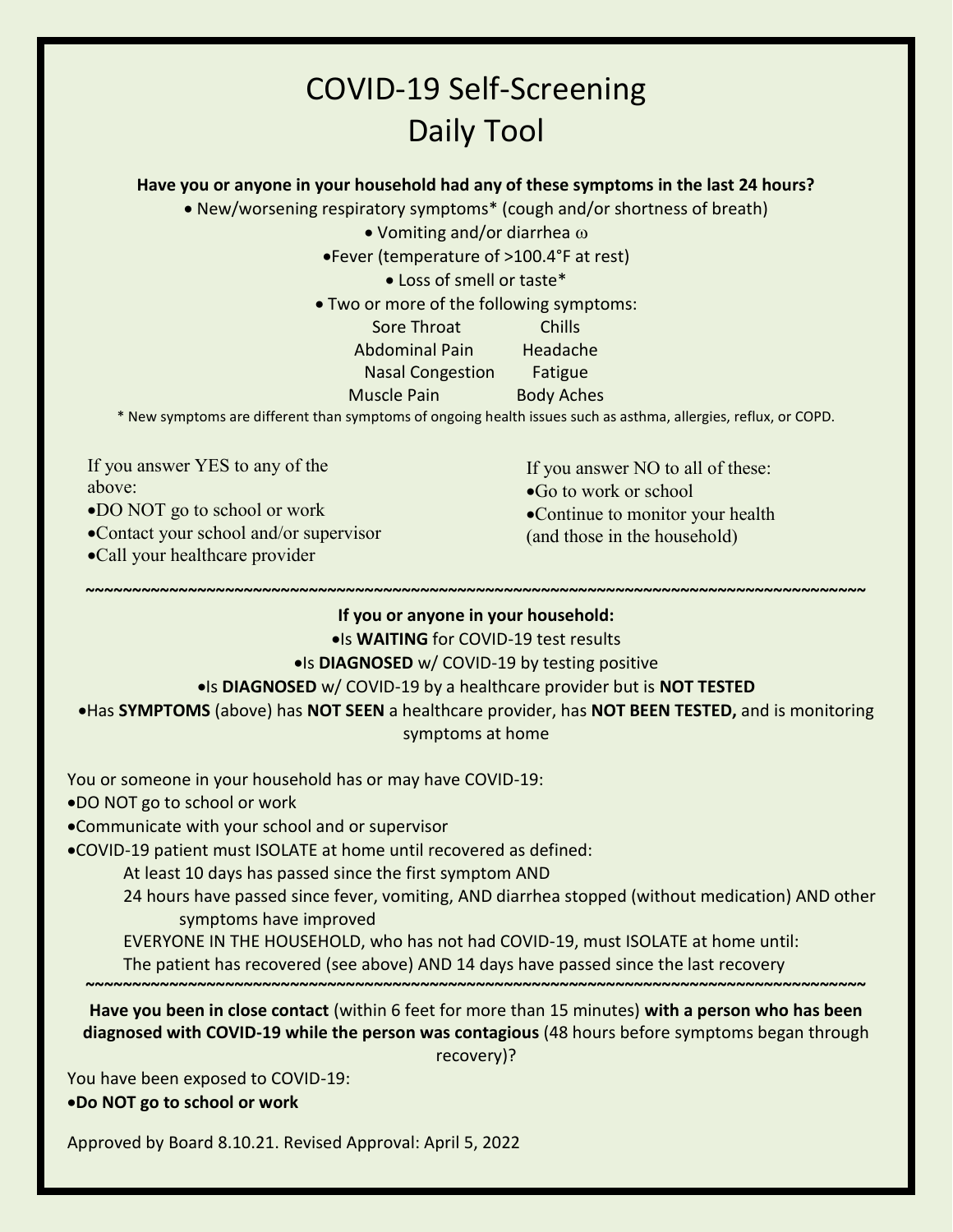**Communicate** with your school and or supervisor

You must **QUARANTINE** at home for 14 days

If, at any point you develop symptoms, **ISOLATE AND CALL YOUR HEALTHCARE PROVIDER**

**~~~~~~~~~~~~~~~~~~~~~~~~~~~~~~~~~~~~~~~~~~~~~~~~~~~~~~~~~~~~~~~~~~~~~~~~~~~~~~~~~~~~**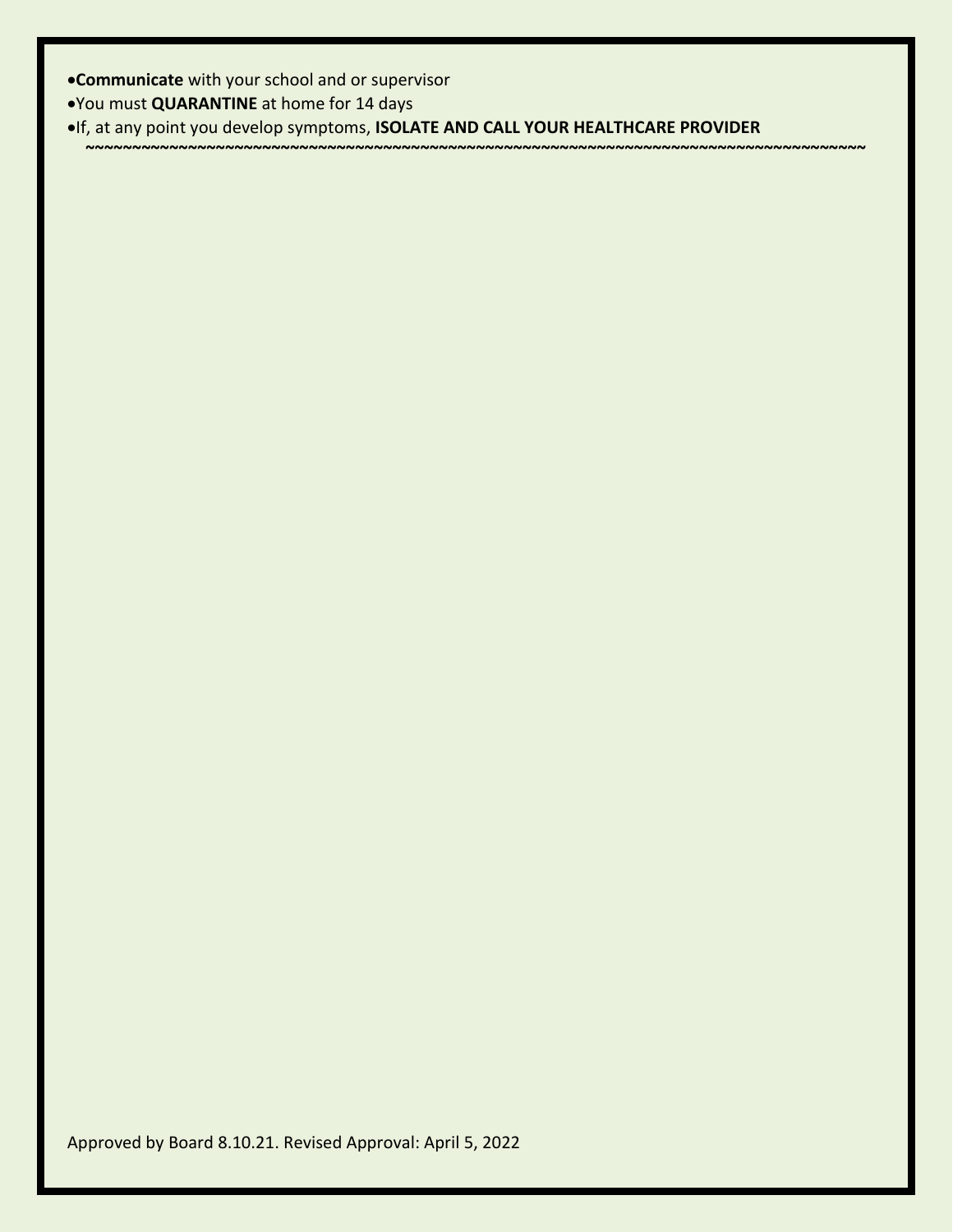#### **School Staff Obtaining Incoming Reports of Absence**

When a report of absence is received it is important for staff documenting the absence to inquire if the absence is related to illness. If the absence is related to illness, it is essential for staff to inquire about specific symptoms. This is a vital step in early identification of COVID-19 to ensure that sick students are isolated appropriately. It is recommended to follow a script so that symptom information is collected in a systematic fashion throughout the schools. While the individual taking the report is not expected to diagnose any specific condition, it is expected that the symptoms are logged, and basic exclusion criteria conveyed to the person reporting at the initial point of contact.

The key to successful ascertainment is staff training. Once symptoms information is gathered, the reports also need to be reviewed and tabulated by symptoms. If it is determined there is an increase in any predominant symptoms, a report needs to be made to Nevada Department of Health and Human Services (DHHS) Division of Public and Behavioral Health (DPBH). The following is an example of a script:

#### **School Script for Symptoms Ascertainment**

| Date ______________________                                                                                     |      |           |                |  |
|-----------------------------------------------------------------------------------------------------------------|------|-----------|----------------|--|
| Student Name: Experience of the Contract of the Contract of the Contract of the Contract of the Contract of the |      |           |                |  |
|                                                                                                                 |      |           |                |  |
| Date and Time Symptoms Started: National Contract of the Contract of the Contract of the Contract of the Contr  |      |           |                |  |
| <b>Specific Symptoms:</b>                                                                                       |      |           |                |  |
| .Do Symptoms include fever?                                                                                     |      | Yes       | No.            |  |
| .Do symptoms include shortness of breath?                                                                       |      | Yes       | N <sub>o</sub> |  |
| .Do symptoms include cough?                                                                                     |      | Yes       | <b>No</b>      |  |
| •Do symptoms include fatigue?                                                                                   |      | Yes.      | <b>No</b>      |  |
| .Do symptoms include chills?                                                                                    | Yes. | <b>No</b> |                |  |
| .Do symptoms include vomiting?                                                                                  |      | Yes       | N <sub>o</sub> |  |
| .Do symptoms include diarrhea?                                                                                  |      | Yes       | <b>No</b>      |  |
| .Do symptoms include headache?                                                                                  |      | Yes       | <b>No</b>      |  |
| •Do symptoms include loss of taste and/or smell?                                                                |      | Yes       | <b>No</b>      |  |
| .Do symptoms include sore throat?                                                                               |      | Yes       | <b>No</b>      |  |